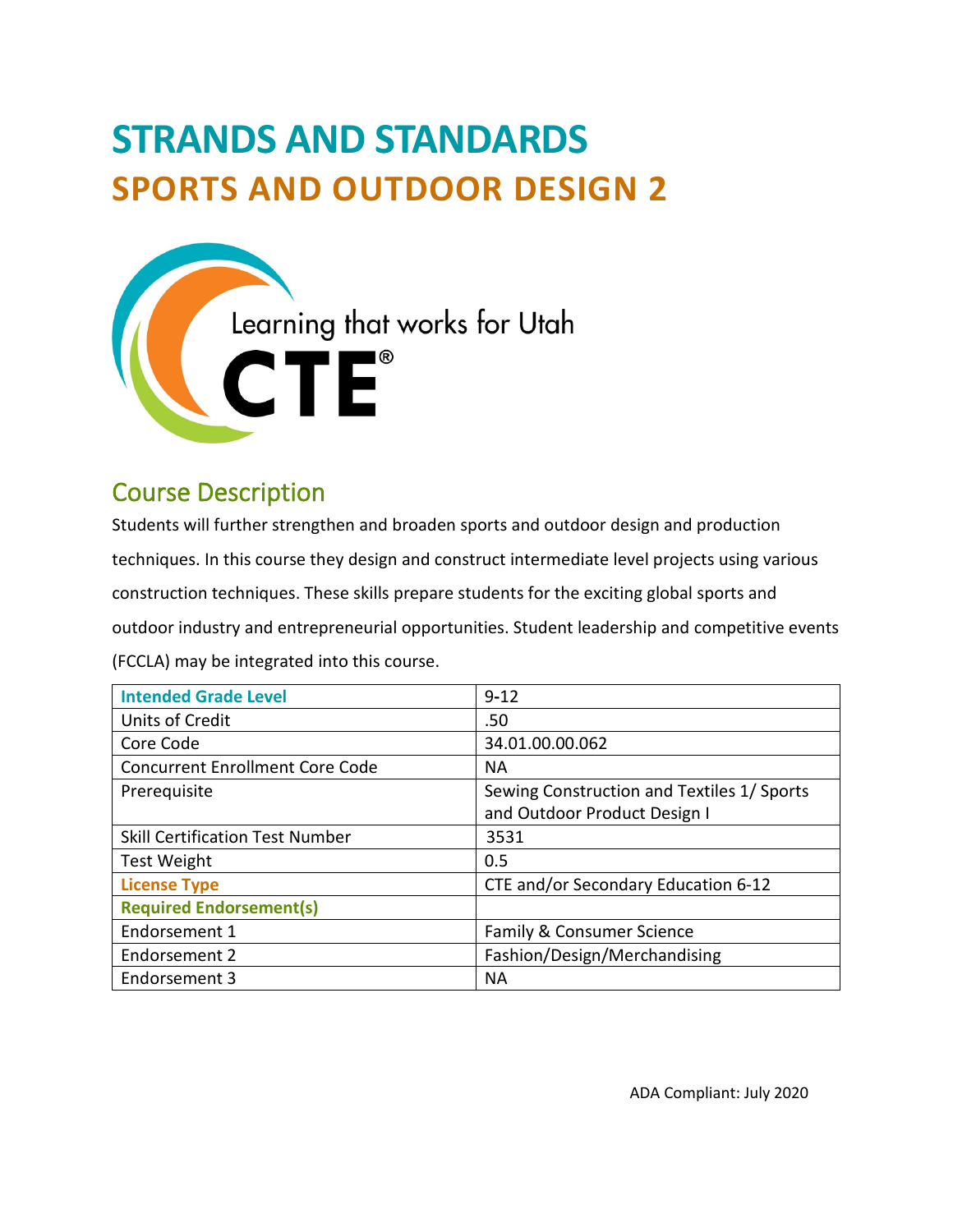# STRAND 1

#### **Students will review basic sewing knowledge.**

#### Standard 1

Review sewing tools knowledge and machine functions. (Refer to Sewing Construction 1 or Sports & Outdoor Product Design 1) Sewing machine use and maintenance.

- Tools and equipment.
- Pre-construction.
	- Reading a pattern.
	- Layout.
	- Fibers
- Basic construction techniques

# STRAND 2

#### **Students will develop machine knowledge and skills.**

\*Performance Skills for this strand included below.

#### Standard 1

Sewing machine.

- Identify various specialty presser feet.
	- All-purpose foot, buttonhole foot, zipper foot, blind hem foot, rolled hem foot.
- Identify specialty needles.
	- Heavy duty needle.
	- Double needle.
	- Microtech needle.
- Identify specialty threads.
	- Quilting: a strong cotton thread with a waxy coating to prevent tangling when used inhand- quilting. It is not appropriate for use in sewing machine.
	- Heavy duty: Slightly heavier than all-purpose thread; to be used for prominent topstitching.
	- Embroidery: Decorative thread offered in a wide variety of vibrant colors. Silky, lustrous, and versatile, it is weaker than regular sewing thread and should not be used for construction. It is used for decorative stitches.
	- Metallic: Add glitter and they are durable. All-purpose thread should be used on the bobbin; use metallic in upper looper on a serger.
	- Elastic: Used for stretching shirring; usually wound by hand onto the bobbin. The bobbin tension must be adjusted when using this type of thread.
	- Serger: lighter weight than all-purpose sewing machine thread.
- Identify specialty stitches.
	- Stretch stitch: used for sewing on knits or other times when you need the stitching to be able to stretch.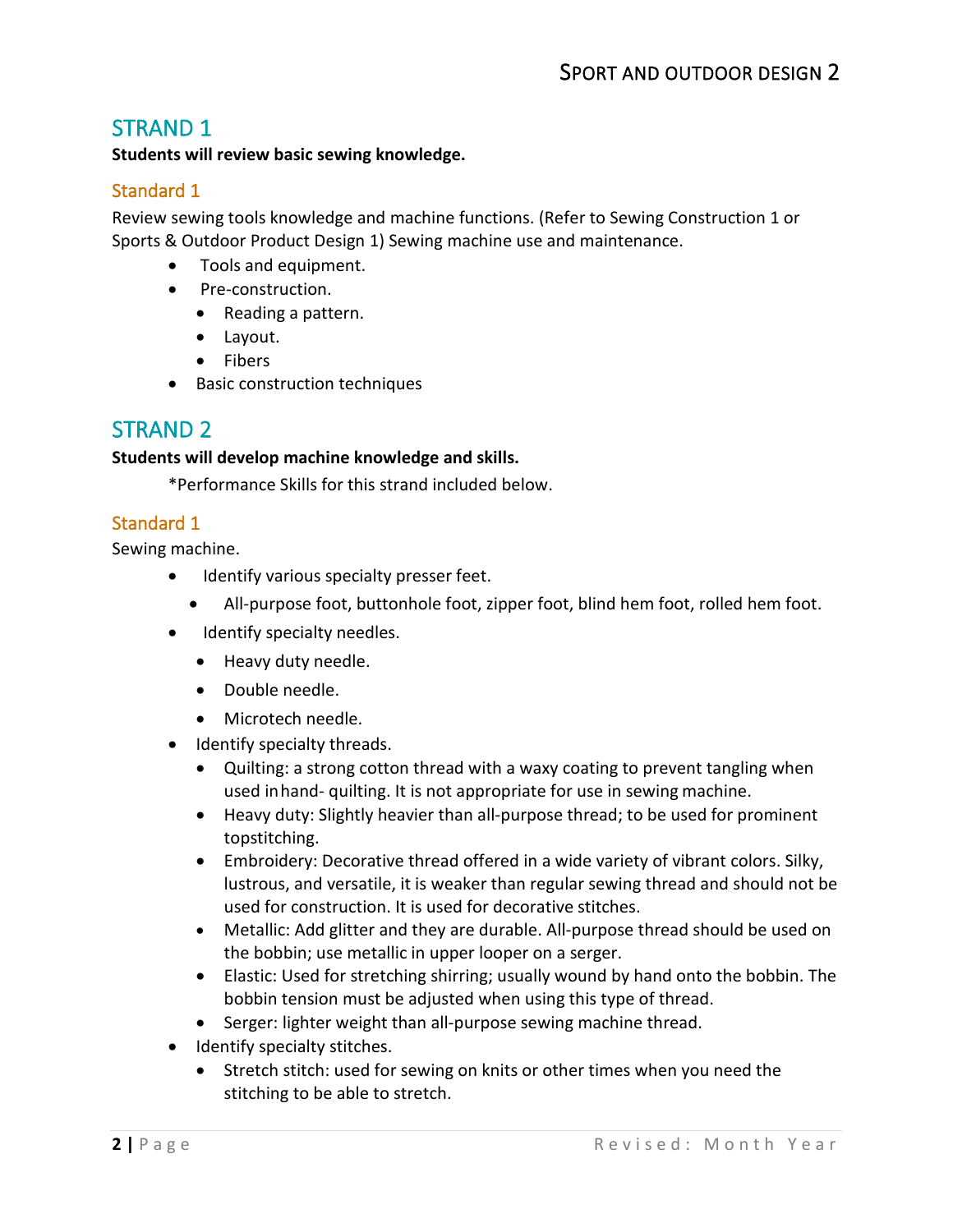- Blind hem: used to sew a blind hem, edge stitch or stitch in the ditch.
- Buttonhole stitch: series of stitches used to create a buttonhole.

Operate, thread, and maintain a serger.

- Identify the needle stitch plate, feed dogs/system, presser foot, thread tensions, presser foot lever/lifter, handwheel, stitch length control, knives and loopers (overcast on the serger).
- Thread, operate, and care for serger according to machine manual (e.g., clean, oil).
- Creates two types of stitches
	- Needles and looper work together to create a straight and flatlock stitches.

#### Standard 3

Use pressing tools to create a professional product.

- Incorporate the practice of "press as you sew."
- Use pressing equipment.
	- Tailor's ham: for pressing curved areas of clothing (darts, shoulders, collars, etc.)
	- Sleeve board: narrow board for sleeves.
	- Seam roll: oblong for long, project like sleeves.
	- Point presser: for narrow, hard-to-reach areas of collars, belts, cuffs, corners and points.
	- Pressing cloth: prevents scorching/melting of fabric.
- Identify and use appropriate temperature settings for various fabrics with different fiber content.

#### MOST Heat

- Linen
- Cotton
- Rayon/Viscose
- Wool
- Polyester
- Silk
- Acetate
- Acrylic
- Spandex Nylon

**LEAST Heat**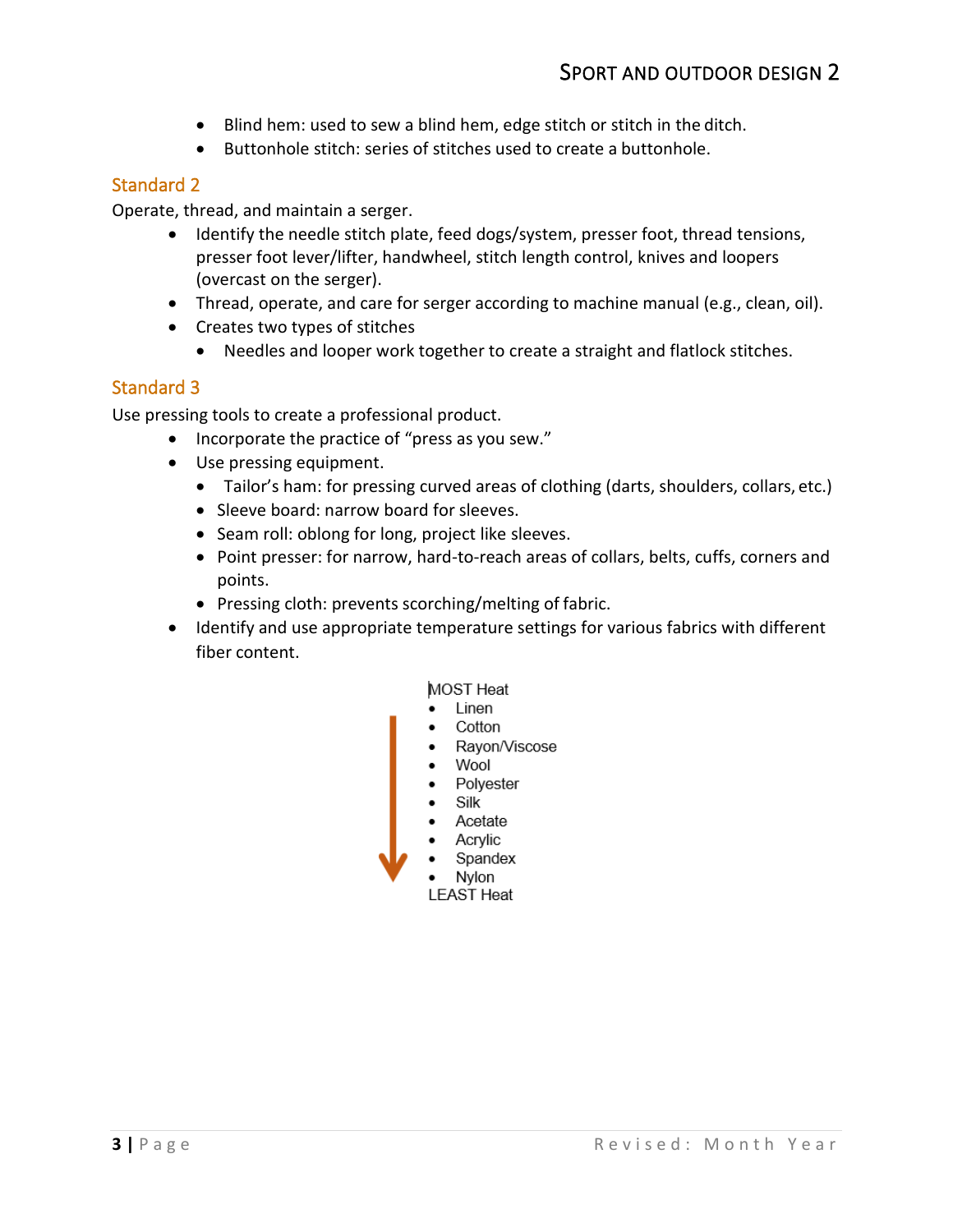# STRAND 3

#### **Students will distinguish the different types of fabric and fiber characteristics.**

\*Performance Skills for this strand included below.

## Standard 1

Identify and review basic fibers.

- General Characteristics: Natural fiber characteristics comes from plant and animals, moisture absorbent, more expensive.
	- Cotton: Plant source
		- Pros absorbent, comfortable, durable, easy to launder, stronger wet than dry.
		- Cons wrinkles, shrinks, mildews.
	- Linen: Plant source (flax)
		- Pros absorbent, natural luster, quick drying.
		- Cons wrinkles, frays, little stretch, mildews.
	- Silk: Animal source (silkworm cocoon)
		- Pros absorbent, natural luster, insulating, strong, resilient.
		- Cons degrades and yellows from age and sunlight, weaker wet than dry, water marks.
	- Wool: Animal source (fur)
		- Pros absorbent, strong, elastic, flame resistant, wrinkle resistant.
		- Cons shrinks when laundered improperly, bleaches with sunlight, damaged by moths.

## Standard 2

Identify manufactured fibers and their characteristics.

- General characteristics: made from chemical processes (some made from natural elements mixed with chemicals while other are made completely from non-natural substances).
	- Nylon: Chemical sources
		- Pros strong, water repellent, colorfast, abrasion resistant.
		- Cons frays easily, non-recyclable.
	- Polyester: Chemical source
		- Pros good shape retention, easy to launder, wrinkle resistant, colorfast, blends well with other fibers.
		- Cons retains oily stains, pills, builds static.
	- Rayon: Cellulose source
		- Pros soft and comfortable, drapes well, blends well with other fibers, dyes well.
		- Cons shrinks, poor shape retention, wrinkles, dry clean only.
	- Spandex: Chemical source
		- Pros very elastic, adds stretch when blended with other fibers, resistant to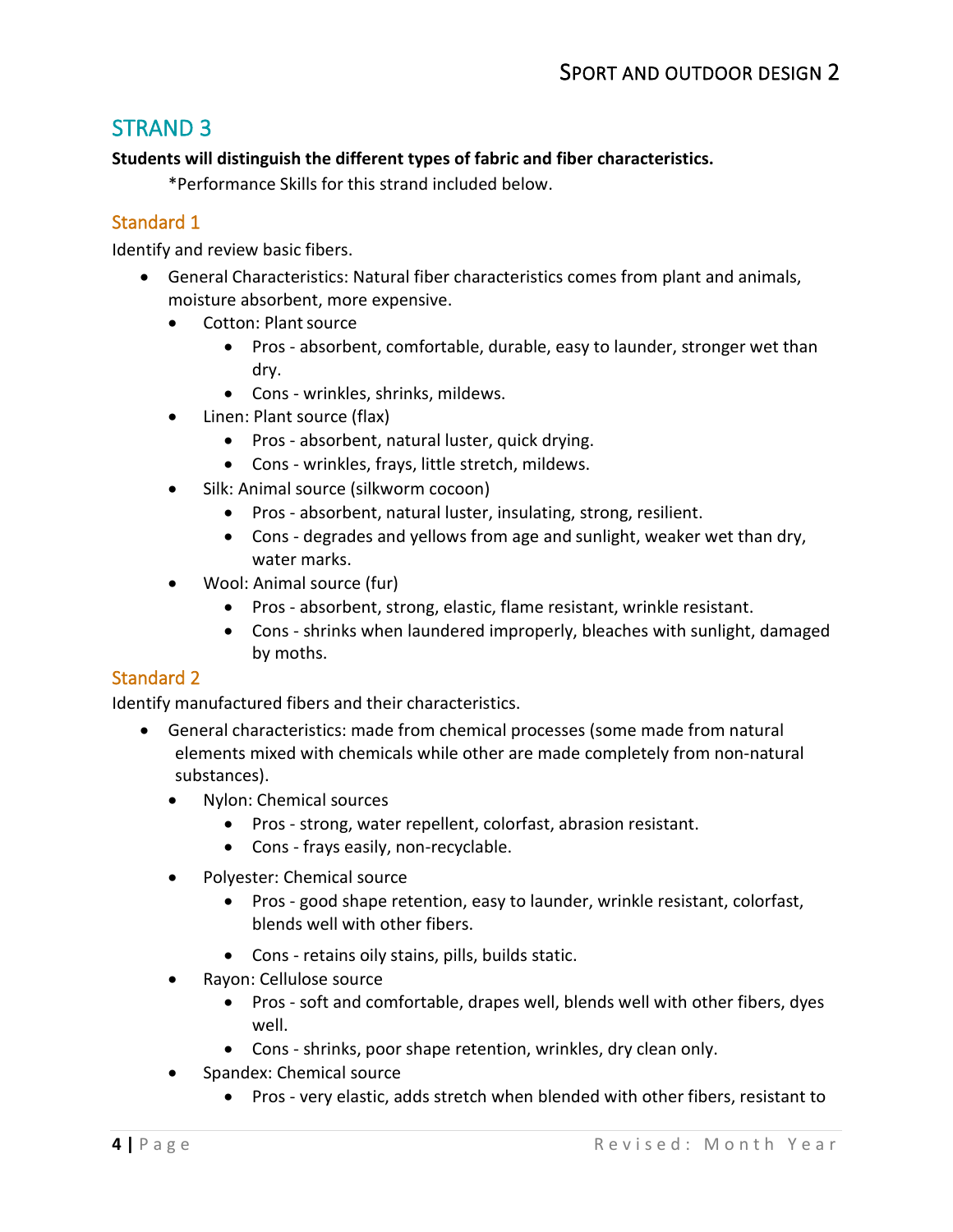oils and outdoor elements (sun, sea and sand).

- Cons shrinks, damaged by heat, can be difficult to sew.
- Bamboo Cellulose source
	- Pros soft, strong, water absorbent, renewable.
	- Cons wrinkles, takes longer to dry and yellow with time.



#### Standard 3

Identify various types of fabric construction.

- Classify basic weaves.
	- Plain: yarns interlace at right angles, passing alternately over and under each other; soft, durable, easy to sew, wrinkles easily.
	- Twill: one yarn passes over two or more yarns to create a diagonal pattern; strong, wrinkle resistant, hides soil.
	- Satin: yarns float over four or more yarns, then pass under one; shiny, smooth surface, snags easily.
- Classify basic knits
	- Warp: Tricot, tulle, lace.
	- Weft: Jersey, velour, fleece, interlock, rib, fake fur.
- Classify non-woven fabrics (e.g., felt and bonded).

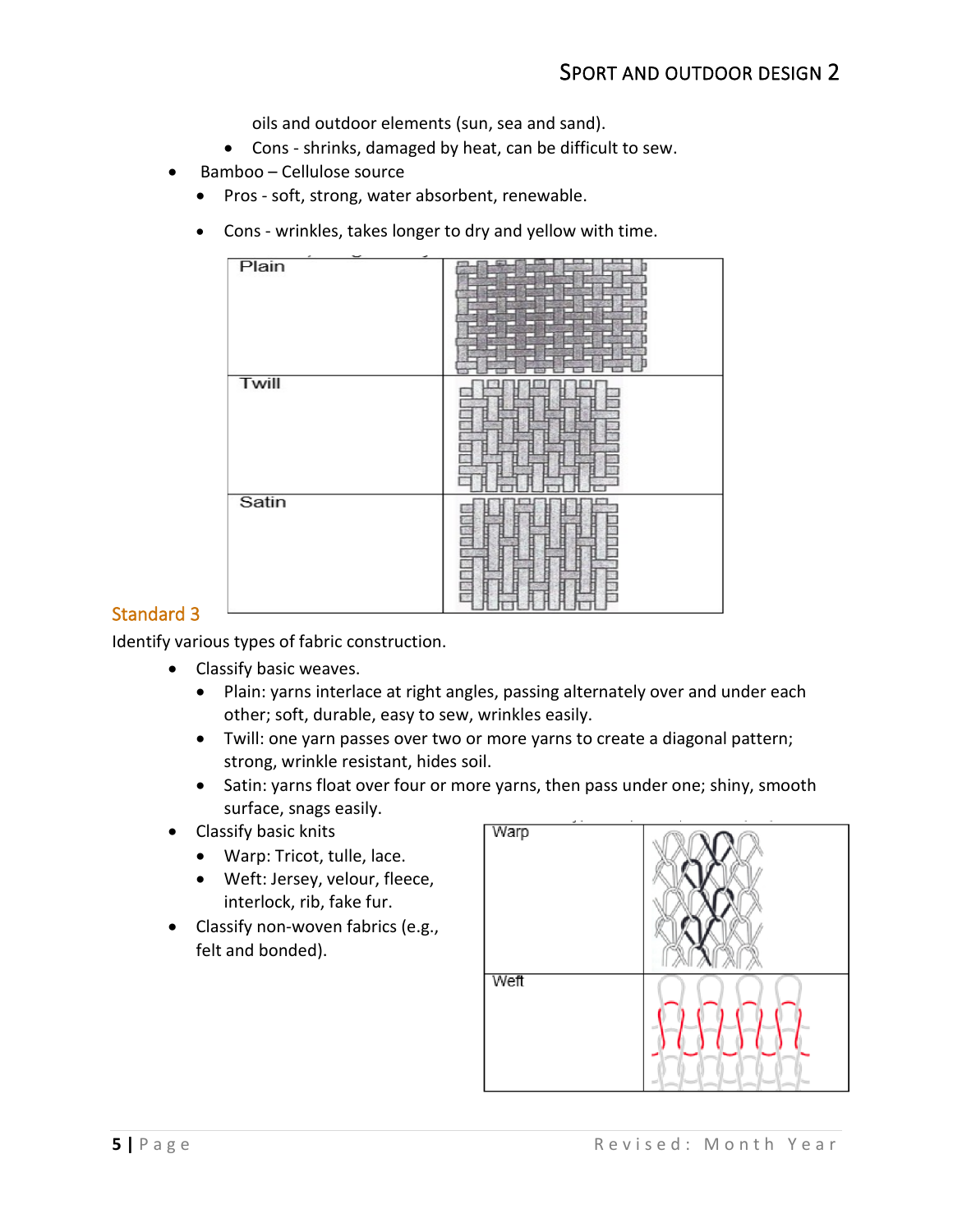Identify specific fabrics utilized in outdoor soft goods.

- Ripstop nylon: nylon fabric made with a special reinforcing technique that makesit resistant to tearing and ripping.
- Canvas: extremely durable plain-woven fabric.
- Vinyl: non-woven plastic fabric.
- Leather: the skin of an animal that has been tanned and treated.
- Two-way stretch: stretches from selvage to selvage.
- Four-way stretch: stretches both along the lengthwise and crosswise grain.
- Polar fleece: soft napped insulating fabric made from polyester.
- Sweatshirt fleece: type of jersey fabric with plain knit stiches on the front and purl knit stitches on the back; stretch factor makes it popular.
- Rib knit: double knit fabric where the rib wales alternate on the face and back of the fabric.
- Flannel: woven fabric made of cotton where the surface has been slightly brushed to create a soft napped fabric.
- Neoprene: soft, flexible, and durable synthetic sponge rubber that is water resistant and stretchable.

# STRAND 4

#### **Students will demonstrate pre-construction techniques at the intermediate level.**

\*Performance Skills for this strand included below.

#### Standard 1

Students will independently take measurements, determine pattern size and make pattern alterations.

- Determine pattern size based on body measurements and finished garment measurements. Look at finished garment measurements on pattern envelope and pattern pieces, then compare to body measurements to choose a good fit.
	- Natural waist, bust/chest, high bust, full hip, neck, sleeve length.
	- Back-waist measurement, from prominent bone at base of neck to waist.
- Review relationship between body measurements and pattern measurements and the use of ease.
	- Wearing ease: amount added to a person's body measurements so one can move in a garment.
	- Design ease: any amount of ease beyond the basic wearing ease that creates the style of a garment.
	- Layering ease: amount of ease added to clothing that will be worn over other clothing.
	- Negative ease: will measure smaller than actual body measurements but will stretch to fit comfortably.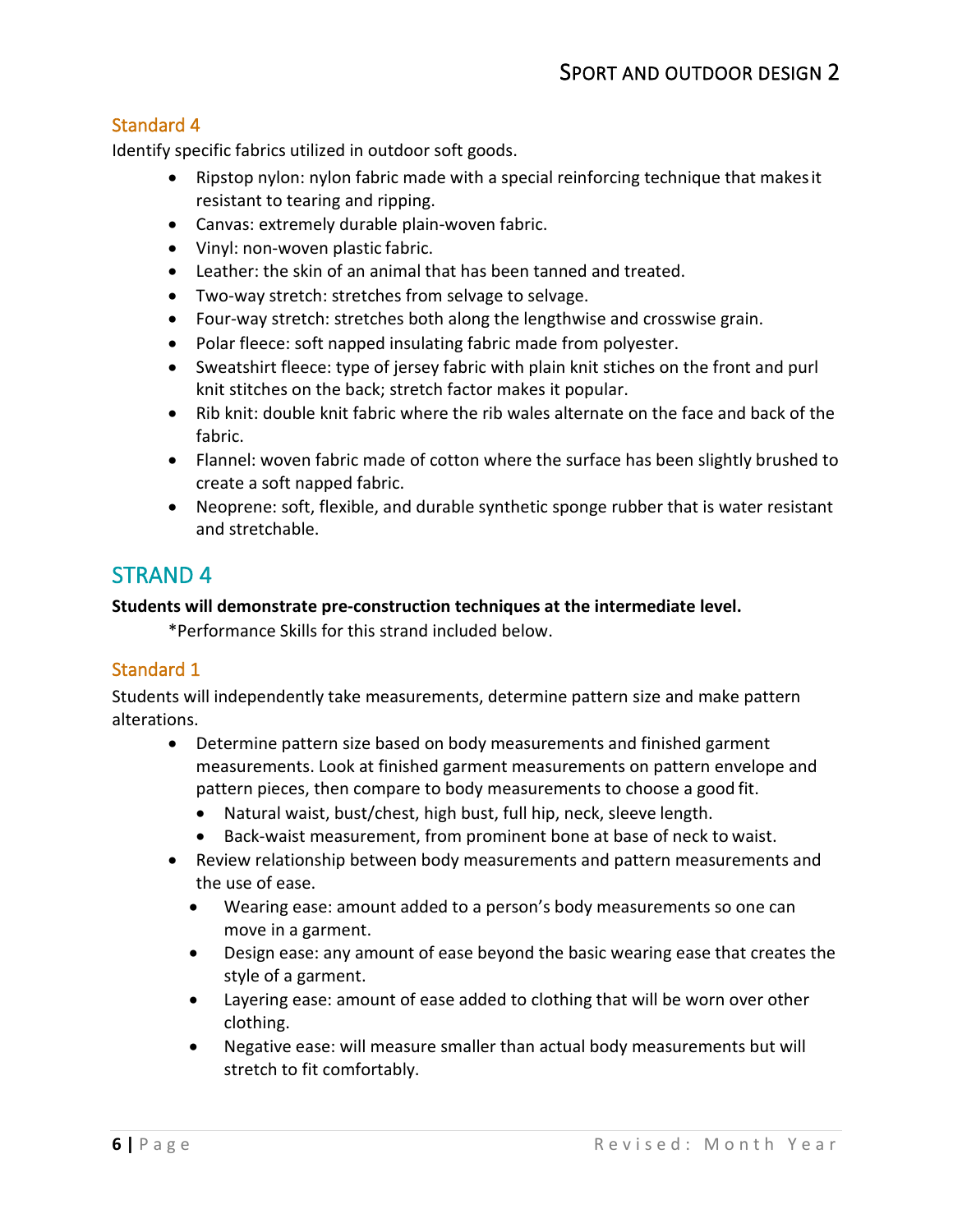Apply pattern preparation techniques.

- Review basic pattern symbols (e.g., straight of grain arrows, notches, pattern markings, buttons and buttonholes, place on fold line, sizing lines, adjustment lines).
- Identify pattern symbols (e.g., pleat, dart, finished garment measurements, center front or back).



- Finished garment measurements: measurements of the garment after it is completed
- Center front and back: where the center of the garment front or back is located.
- Review pattern placement and layout on fabric (e.g., straight of grain is always parallel to the selvage; place on fold should be placed directly on the fold of the fabric; allows the garment to hang straight).
- Review one-way directional/nap layout (e.g., all pattern pieces must face the same direction; tops of the pattern pieces should be at the top of the direction of the design or nap).

#### Standard 3

Student will use appropriate marking techniques.

# STRAND 5

#### **Students will use correct sewing construction techniques at the intermediate level.**

#### Standard 1

Students will use correct sewing construction techniques at the intermediate level.

- Identify stitching techniques and their applications.
	- Dart: The goal is to sew a dart with a point that is as smooth as possible. Stitch from the wide end to the tip, do not back stitch at the point. To secure, leave long threads and tie.
	- Ease stitching: There are three ways to ease a seam: (1) gather before sewing the seam, (2) stretch the shorter seam as you sew the unequal layers together, or (3) let the machine ease the longer edge as the layers move under the presser foot.
	- Gather: Tiny, soft folds of fabric that form when a larger piece of fabric is sewn to smaller piece. The fabric should determine the best method of gathering to use. The goal is to create small, evenly spaced folds of fabric along the gathered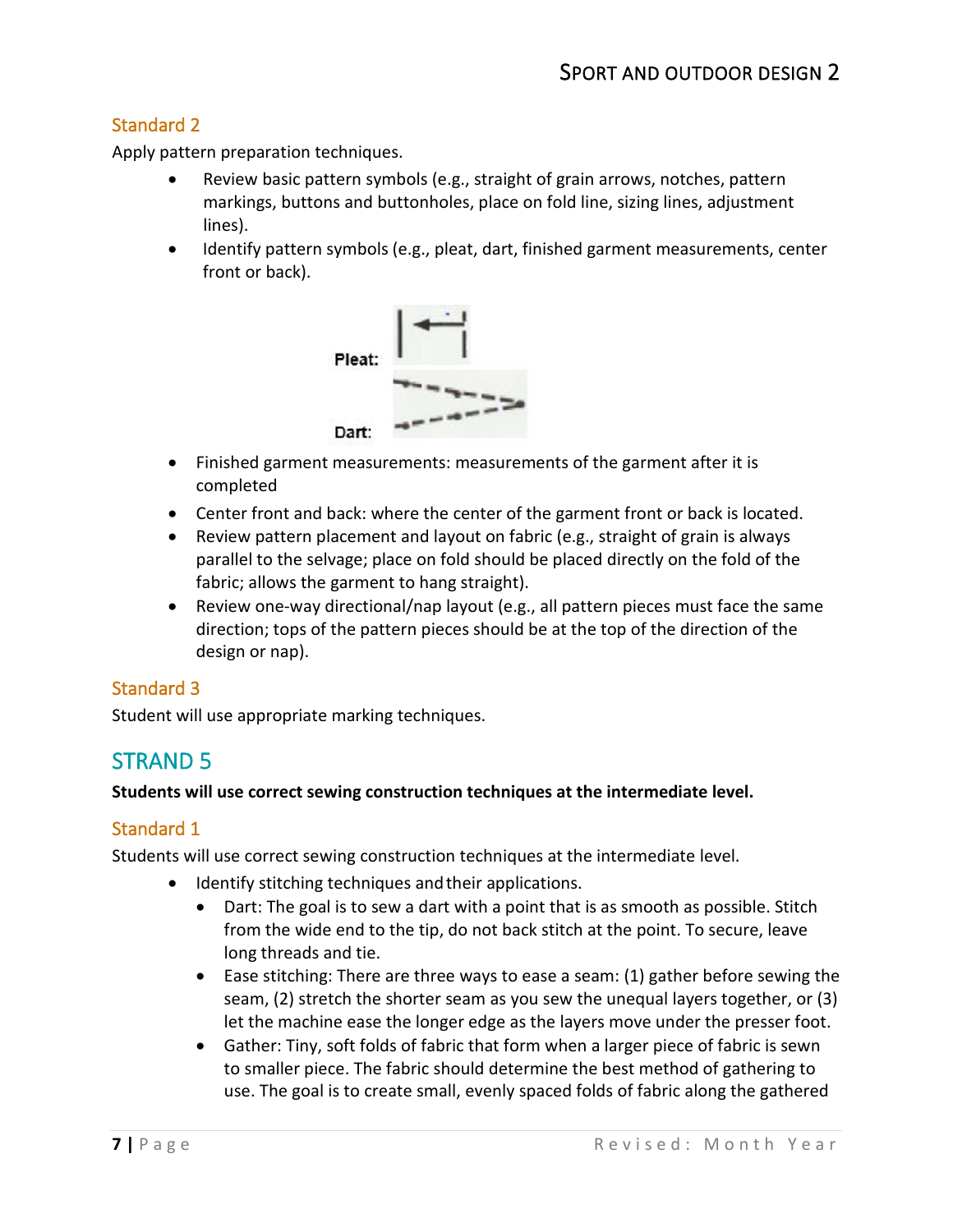area. There are four basic ways to gather: (1) rows of basting stitches, (2) machine couch a cord, (3) use a ruffler attachment or gathering foot, and (4) zigzag over clear elastic.

- Pleat: All pleats involve folding fabric, and each folding strategy produces a different type of pleat. (e.g., knife pleat, box pleat, inverted pleat)
- Tuck: A stitched fold of fabric that is usually decorative but can also be used to add shape to a garment; formed so that the fold and stitching show on the right side of the fabric.
- Topstitching: A row of evenly spaced straight stitches visible on the right side of a garment; usually aligned parallel to an edge or a seam. Typical distance is 1/4" to 3/8"; however, it usually is a matter of taste.
- Understitching: A technique when seam allowances are sewn to a fabric layer to help keep the fabric from rolling to the right side of the garment; invisible from the right side of the garment. Grade and clip seam allowances before understitching. Press seam allowances toward the facing.
- Stitch in the ditch: Refers to machine stitching that is sewn in the "ditch" of a seam so that it sinks into the seam and stays out of sight.
- Stay stitching: A row of permanent, straight stitches sewn on a single layer to prevent stretching in key areas when you're handling the garment during the construction process. The stitching should be done just inside the seam allowance. (1/2" from the cut edge if seam allowances are 5/8") No back stitch is necessary.
- Blind Hem: The finished edge on the bottom of a garment sewn so that the stitching is invisible.

## Standard 2

Practice correct application techniques for applying interfacing and attaching facings or collars.

- Interfacing can fulfill the following functions.
	- reinforce edges, such as hems and front openings.
	- provide added body.
	- create stability in buttonholes.
	- prevent stretch in areas like a waistband or upper back.
	- build shape in lapels and collars.
	- provide a crisp finish in areas such as pockets.
- Select and apply appropriate interfacing. (fusible, non-fusible)
	- Sew-in/non-fusible interfacing must be anchored to the garment with stitches, either sewn into a seam or sewn onto a layer of fabric before being sewn into the garment. To apply, sew the interfacing to the wrong side of fabric withinthe seam allowance.
	- Fusible interfacing is attached to the fashion fabric with glue activated by heat from the iron. To apply non-fusible, use heat, moisture and a press cloth. Follow the manufacturer's instructions.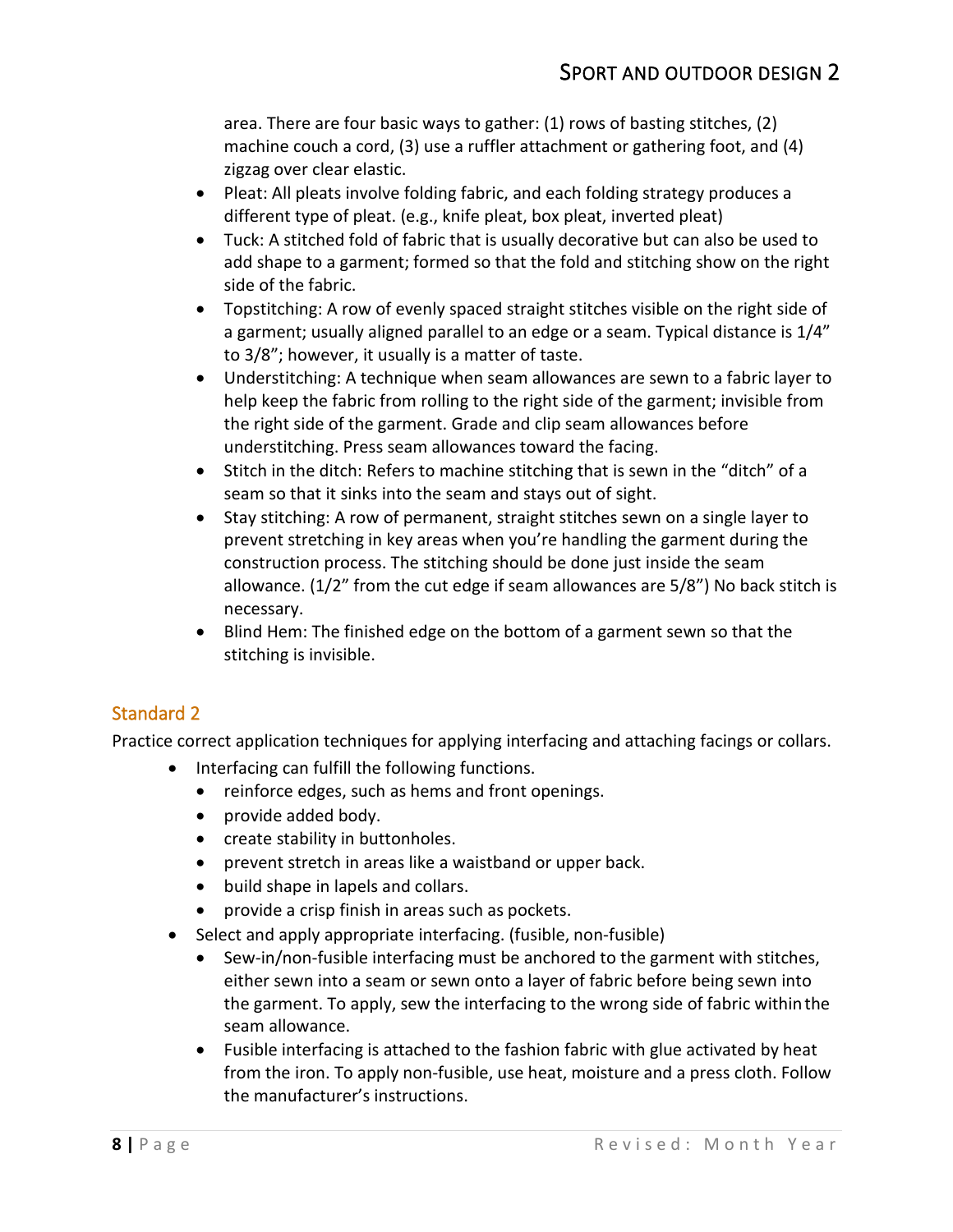- Choose between sew-in/non-fusible and fusible based on the project fabric, the garment's requirement and preference.
- Demonstrate techniques associated with attaching facings or collars.
	- Facings used to finish edges at necklines, armholes, front and back openings, hems, vents, and slits. Facings add support, prevent the edge from stretching and ensure a flat, crisp outer edge.
	- Three types of collars:
		- Flat: falling or lying flat on the shoulders. (i.e. Golf shirt, Sailor Collar)
		- Rolled: Stands up and falls on the neck. (i.e. Dress shirt, Turtleneck)
		- Standing: Stands up against neck. (i.e. Mandarin, Banded)

Identify each of the following sleeves:

- Raglan sleeves: (two-piece and one-piece) join the bodice in a diagonal seam that extends from the neckline to the side seam.
- Set-in sleeves: Joined to the garment bodice at a seam that circles over the shoulder and under the arm. A well-made set-in sleeve meets at the shoulder in a puckerfree, smooth, curved seam. Two methods of construction: closed/round method and open/flat method.
- Two methods of construction: closed/round method and open/flat method.



## Standard 4

Identify each of the following zipper applications and construct one or more.

• Centered zippers are found on a variety of garments, including dresses, skirts and pants. Centered zippers align the seam over the zipper teeth and the zipper tape is covered by symmetrical overlaps on each side. Parallel lines of topstitching flank the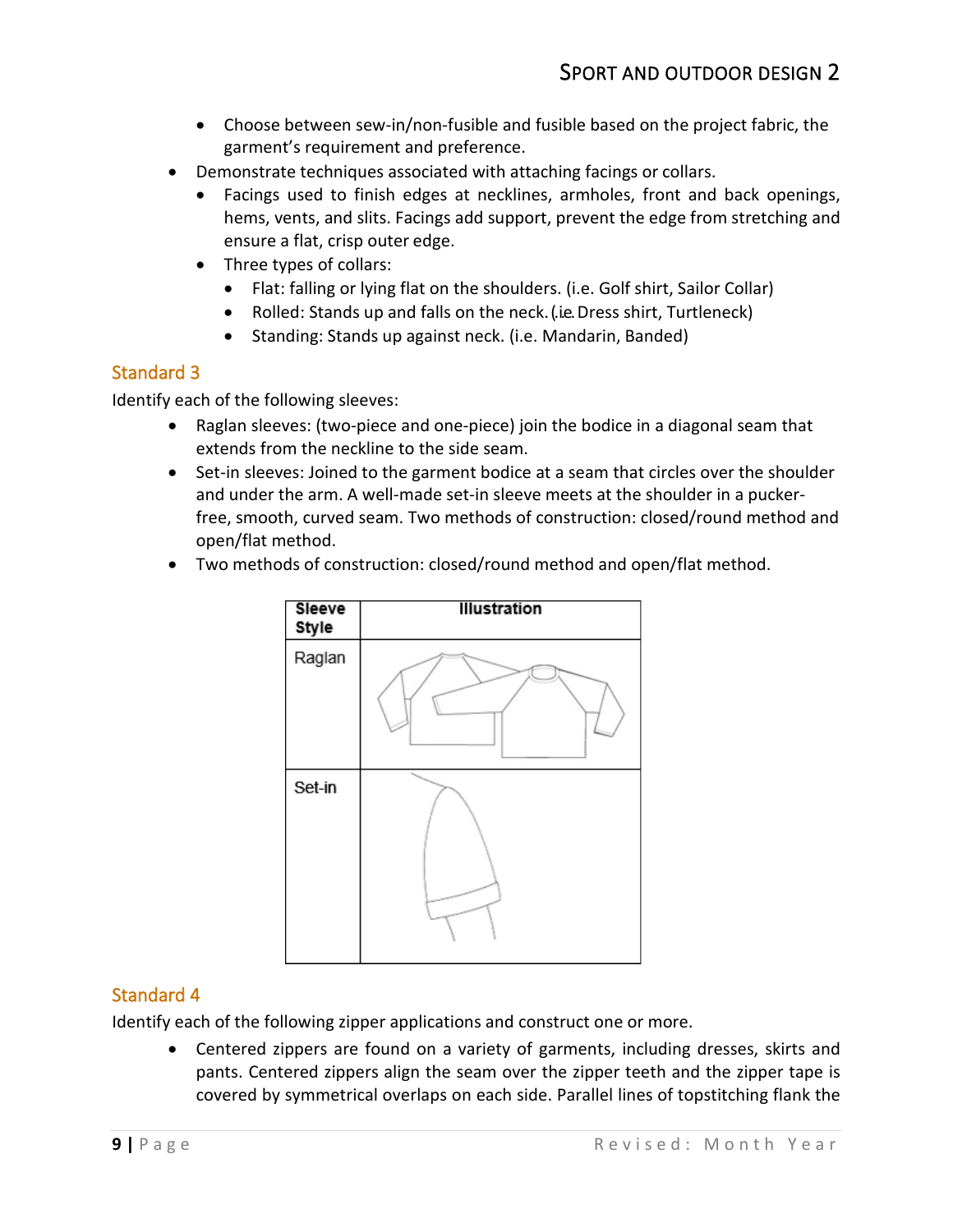# SPORT AND OUTDOOR DESIGN 2

seam.

- Lapped zippers are sewn to completely hide the zipper under a flap of fabric, and are found in skirts, pants, and center backs of dresses.
- Fly zippers are used in pants. Women's garments lap right over left, and men's garments lap left over right.
- Exposed zippers are sewn directly on the outside of the garment. The zipper tape becomes a decorative feature. When installing an exposed zipper, turn the seam allowances to the right side, topstitch the zipper over the seam allowance to cover the fabric edge.
- Invisible zippers, when inserted correctly, are unnoticeable except for the zipper pull. They are incredibly flexible and soft, making them ideal for fine fabrics.





#### Standard 5

Identify types and complete correct application of hems.

- Identify steps of hem preparation. (i.e., appropriate length and width, reduce bulk, ease, pressing)
- Apply correct edge finishes. (e.g., clean finished, zigzag, serged)
- Complete one or more of the following hemming techniques: hand stitched hems, double fold hem, machine blind hem, rolled hem.

## Performance Skills

#### Strand 2

Thread/operate and care for the serger.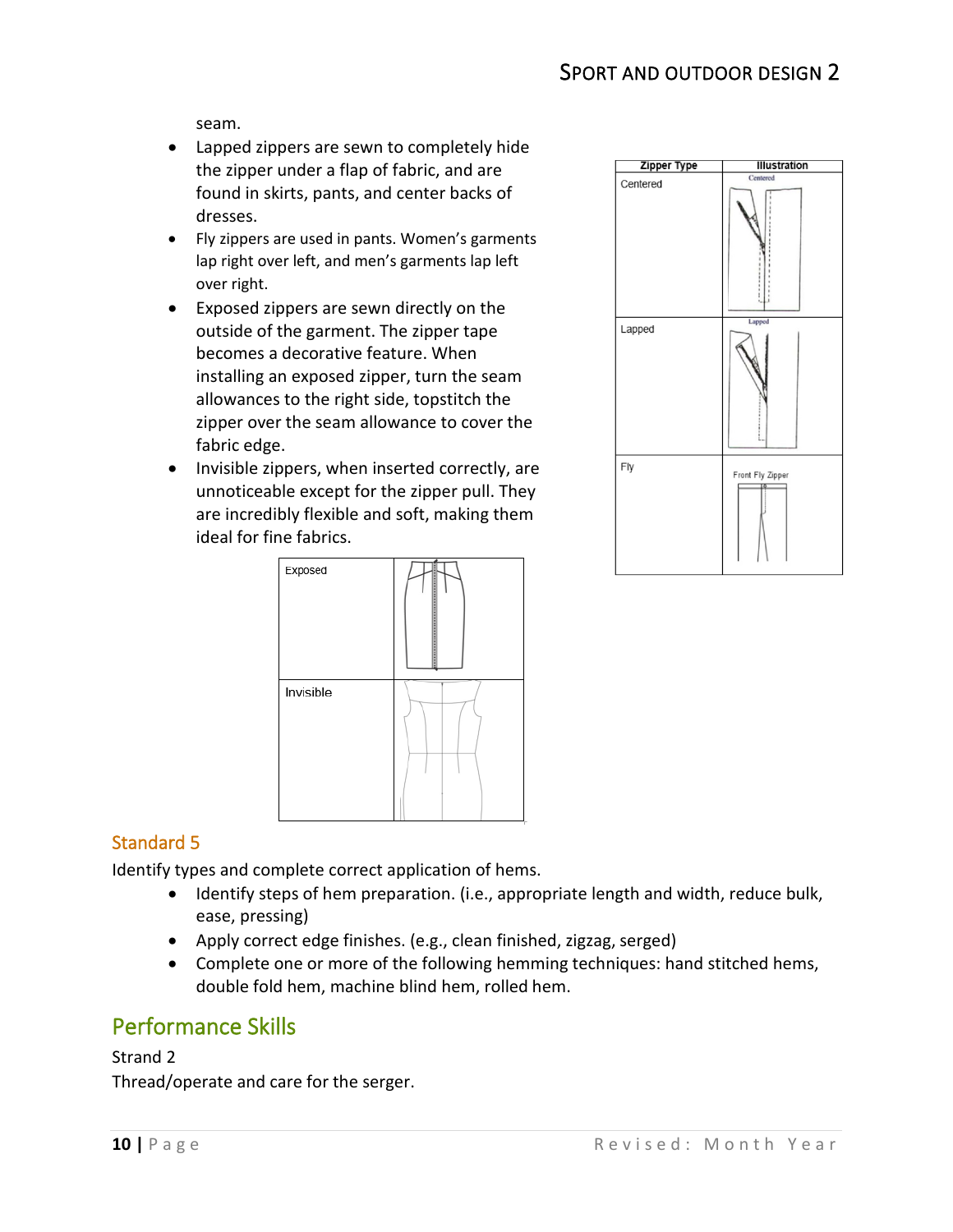Strand 3

Participate in a fiber identification lab. Use different ways of identifying fibers; for example, burn test, chemical test (acetone or bleach), or microscope observations.

#### Strand 4 & 5

Complete all of the following skills as part of the course. A minimum of 8 skills need to be included as part of an apparel or accessory/personal item project.

- Stay stitching
- Trimming
- Grading
- Clipping or notching
- Understitching
- Darts, tucks, pleats, or gathers
- Select and apply interfacing
- Sew one or more correct sleeve style (i.e., set in, raglan)
- Demonstrate one or more correct zipper applications
- Attach one or more appropriate closure (i.e., hook and eye, snap, pant/skirt hook
- Complete two of the following hemming techniques: hand-stitched hems, double fold hem, machine blind hem, rolled hem or other hemming technique
- Demonstrate the application of biastape

#### Strand 4 & 5

Use commercially prepared directions/guide sheets.

#### **FCCLA Integration into Sports and Outdoor Design 2:**

**STAR Events:** Career Investigation, Illustrated Talk, Interpersonal Communications, Job Interview, Life Event Planning, Advocacy, Chapter Service Project Display, Chapter Service Project Portfolio, National Programs in Action, Clothing Construction, Fashion Design.

**Skill Demonstration Events:** Impromptu Speaking, Fashion Sketch

**National Program:** Career Connection, Power of One.

## Resources

[http://www.cottoninc.com](http://www.cottoninc.com/) <http://www.triplepundit.com/special/sustainable-fashion-2014/> <http://www.patagonia.com/us/environmentalism> <http://www.schmetzneedles.com/schmetz-household-needle-chart/#sthash.Ln3rVtxV.dpbs> <http://www.powersewing.com/2009/07/fabric-photo-dictionary>